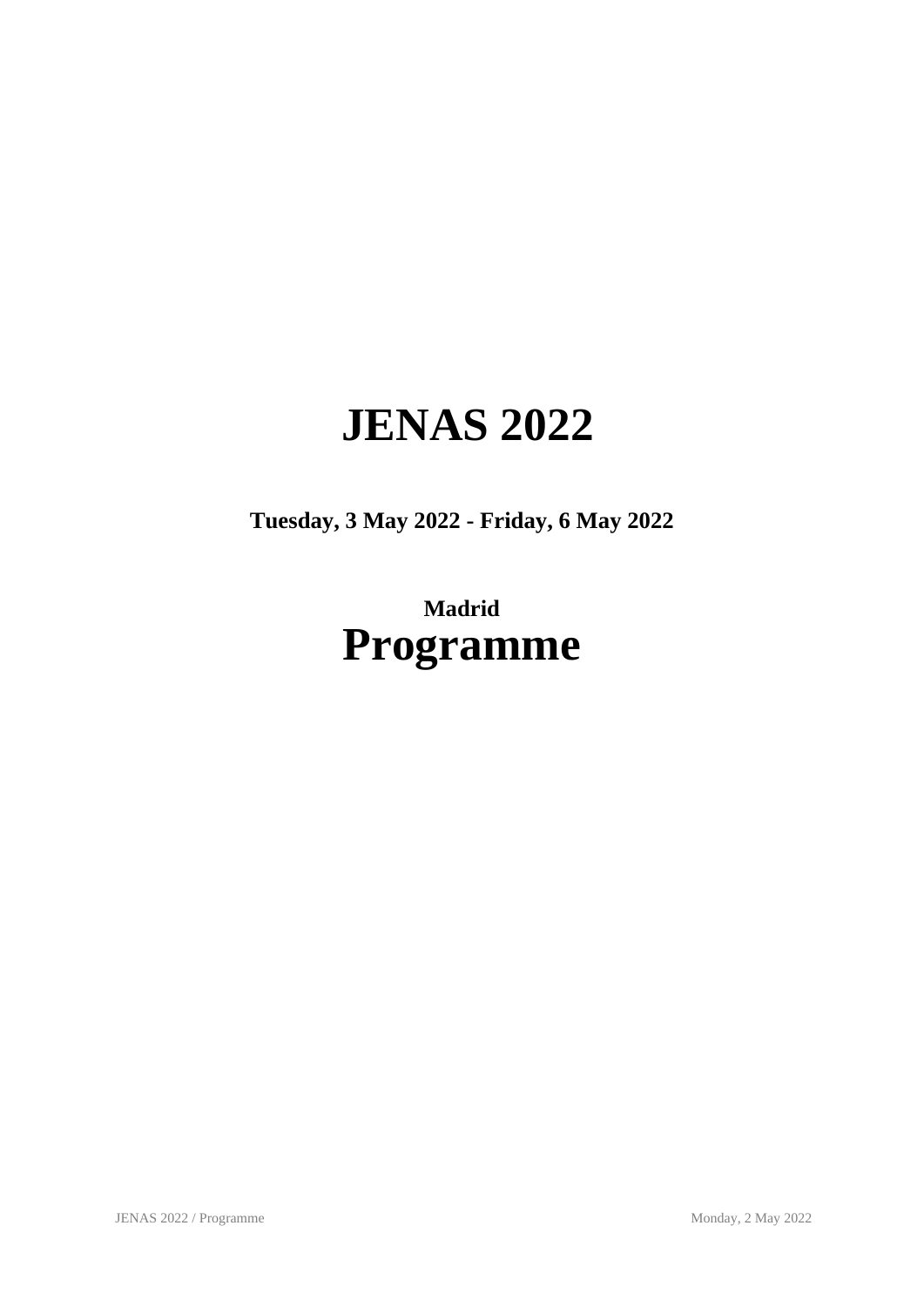### Table of contents

| Welcome and Physics Highlights (a) and the control of the control of the control of the control of the control of the control of the control of the control of the control of the control of the control of the control of the |  |
|--------------------------------------------------------------------------------------------------------------------------------------------------------------------------------------------------------------------------------|--|
|                                                                                                                                                                                                                                |  |
|                                                                                                                                                                                                                                |  |
|                                                                                                                                                                                                                                |  |
|                                                                                                                                                                                                                                |  |
| EoI Reports 1 minutes and contact the contract contact the contract of the contract of the contract of the contract of the contract of the contract of the contract of the contract of the contract of the contract of the con |  |
|                                                                                                                                                                                                                                |  |
|                                                                                                                                                                                                                                |  |
|                                                                                                                                                                                                                                |  |
|                                                                                                                                                                                                                                |  |
|                                                                                                                                                                                                                                |  |
|                                                                                                                                                                                                                                |  |
| Poster session - (no talks ) Refreshments will be served manufactured manufactured in the served of $3$                                                                                                                        |  |
|                                                                                                                                                                                                                                |  |
|                                                                                                                                                                                                                                |  |
| Building the future together manufacture contain contain the contract of the future of the future together manufacture of the state of the state of the state of the state of the state of the state of the state of the state |  |
|                                                                                                                                                                                                                                |  |
|                                                                                                                                                                                                                                |  |
|                                                                                                                                                                                                                                |  |
|                                                                                                                                                                                                                                |  |
|                                                                                                                                                                                                                                |  |
|                                                                                                                                                                                                                                |  |
|                                                                                                                                                                                                                                |  |
|                                                                                                                                                                                                                                |  |
|                                                                                                                                                                                                                                |  |
|                                                                                                                                                                                                                                |  |
|                                                                                                                                                                                                                                |  |
|                                                                                                                                                                                                                                |  |
|                                                                                                                                                                                                                                |  |
|                                                                                                                                                                                                                                |  |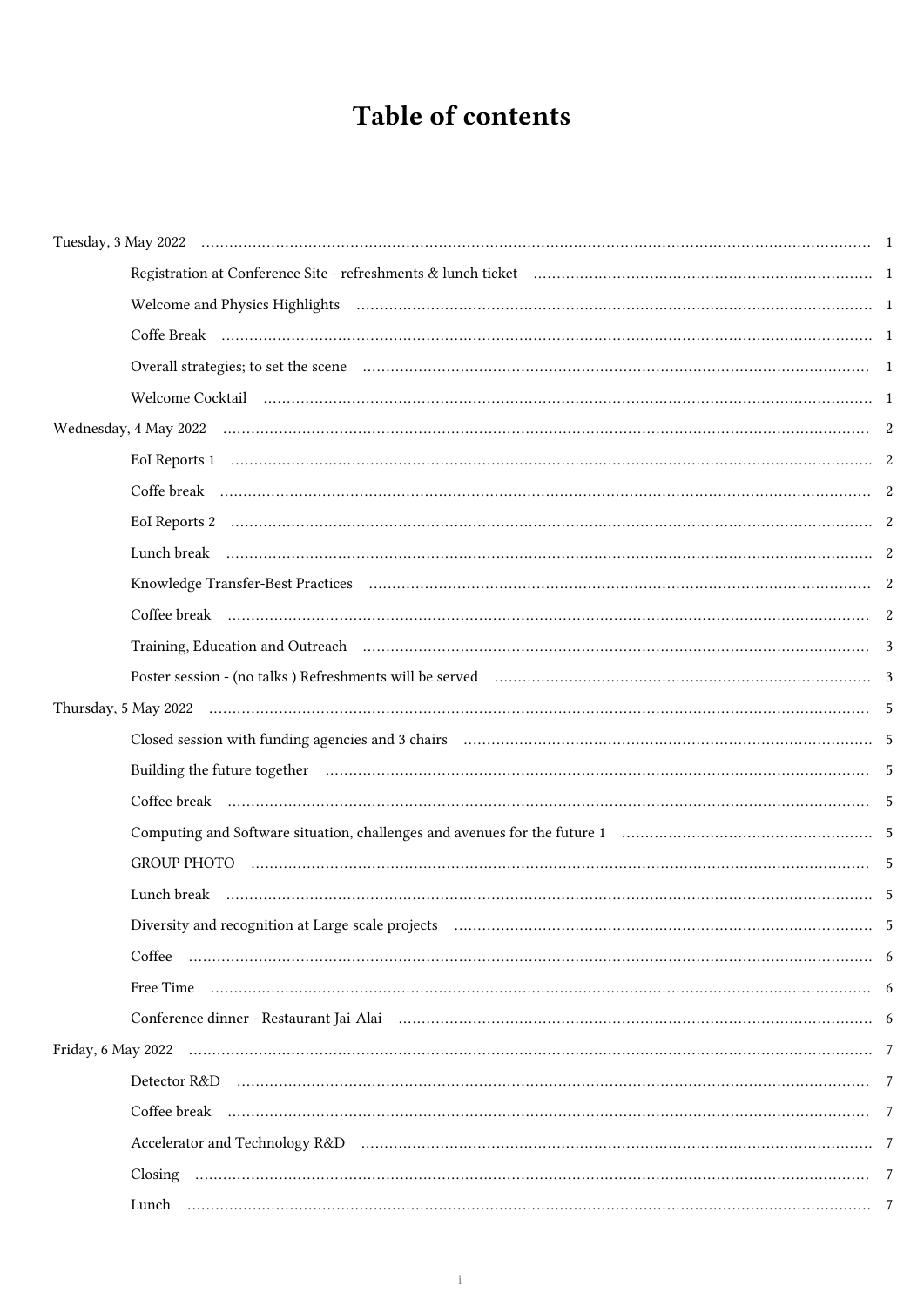### **Tuesday, 3 May 2022**

### **Registration at Conference Site - refreshments & lunch ticket (13:00 - 15:00)**

### **Welcome and Physics Highlights (15:00 - 17:00)**

### **-Conveners: Garcia Borge, Maria Jose (Consejo Superior de Investigaciones Cientificas (CSIC) (ES))**

| time title |                                                                                  | presenter                                                          |
|------------|----------------------------------------------------------------------------------|--------------------------------------------------------------------|
|            | 15:00 Welcome by the General Secretary of the Ministry of Science and Innovation | Dr YOTTI, Raquel (MICINN)                                          |
|            | 15:10 Presentation of the CSIC                                                   | MARCO, Jesus (Universidad de<br>Cantabria and CSIC (ES))           |
|            | 15:30 Physics highlights and challenges - astroparticle physics                  | DE JONG, Sijbrand (Radboud<br>University Nijmegen (NL),<br>Nikhef) |
|            | 16:00 Physics highlights and challenges - particle physics                       | SPHICAS, Paris (CERN/Athens)                                       |
|            | 16:30 Physics highlights and challenges - nuclear physics                        | NEYENS, Gerda (KU Leuven<br>(BE)                                   |

### **Coffe Break (17:00 - 17:30)**

### **Overall strategies; to set the scene (17:30 - 19:00)**

### **-Conveners: Krammer, Manfred (CERN)**

| time title |                           | presenter                                                               |
|------------|---------------------------|-------------------------------------------------------------------------|
|            | $ 17:30 $ Strategy APPEC  | HAUNGS, Andreas (Karlsruhe<br>Institute of Technology - KIT /<br>APPEC) |
|            | $ 18:00 $ Strategy ECFA   | JAKOBS, Karl (Albert Ludwigs)<br>Universitaet Freiburg (DE))            |
|            | $ 18:30 $ Strategy NuPECC | LEWITOWICZ, Marek (GANIL /<br>NuPECC)                                   |

**Welcome Cocktail (19:00 - 20:20)**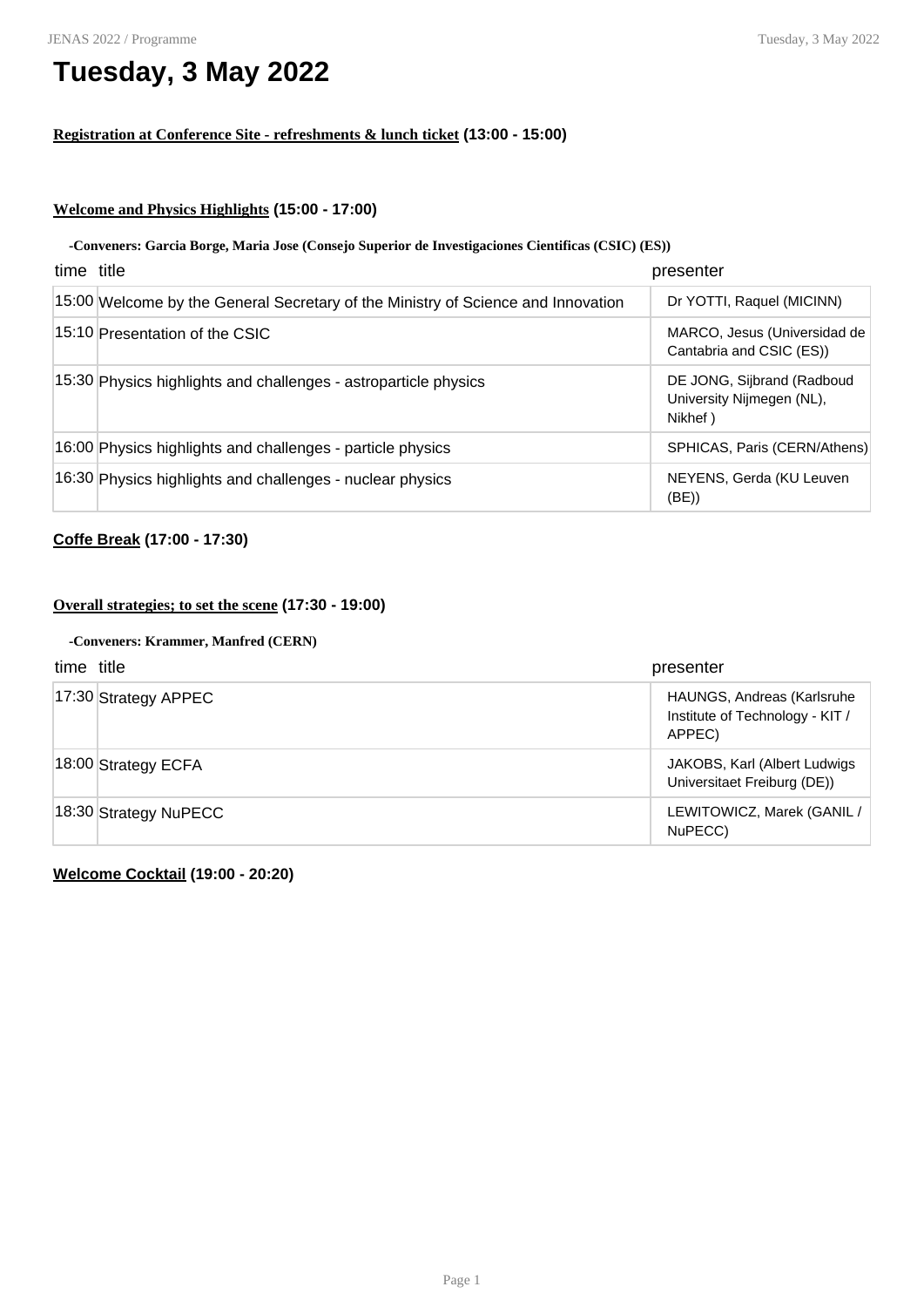### **Wednesday, 4 May 2022**

### **EoI Reports 1 (09:00 - 10:30)**

### **-Conveners: Kouchner, Antoine David (Centre National de la Recherche Scientifique (FR))**

| time title |                                                                       | presenter                                                          |
|------------|-----------------------------------------------------------------------|--------------------------------------------------------------------|
|            | 09:00 Eol 1 - Dark Matter - iDMEu                                     | PETRICCA, Federica (Max<br>Planck Society (DE))                    |
|            | 09:30 Eol 2 - Gravitational Waves for fundamental physics             | PANI, Paolo (Sapienza<br>University of Rome)                       |
|            | 10:00 EoI 3 - Machine-Learning Optimized Design of Experiments - MODE | VISCHIA, Pietro (Universite<br>Catholique de Louvain (UCL)<br>(BE) |

### **Coffe break (10:30 - 11:00)**

### **EoI Reports 2 (11:00 - 13:00)**

#### **-Conveners: Widmann, Eberhard (Austrian Academy of Sciences (AT))**

| time title |                                                                                                 | presenter                                                                                                                             |
|------------|-------------------------------------------------------------------------------------------------|---------------------------------------------------------------------------------------------------------------------------------------|
|            | $ 11:00 $ EoI 4 - Nuclear Physics at the LHC                                                    | FABBIETTI, Laura (Technische<br>Universitat Munchen (DE))                                                                             |
|            | 11:30 EoI 5 - Storage Rings for the Search of Charged-Particle Electric Dipole<br>Moments (EDM) | PRETZ, Jörg (IKP-2 Jülich)                                                                                                            |
|            | 12:00 Eol 6 - EIC                                                                               | BOER, Daniel (University of<br>Groningen)                                                                                             |
|            | 12:30 Eol proposal - Gamma Factory                                                              | KRASNY, Mieczyslaw Witold<br>(LPNHE, Sorbonne University,<br>Paris, Centre National de la<br>Recherche Scientifique (FR)<br>and CERN) |

### **Lunch break (13:00 - 15:00)**

### **Knowledge Transfer-Best Practices (15:00 - 16:00)**

#### **-Conveners: Chomaz, Patricia (GANIL)**

| time title |                                                                 | presenter                                                                                                                                                                                    |
|------------|-----------------------------------------------------------------|----------------------------------------------------------------------------------------------------------------------------------------------------------------------------------------------|
|            | 15:00 Knowledge Transfer - Best Practices                       | FRISCH, Benjamin (CERN)                                                                                                                                                                      |
|            | 15:20 Knowledge Transfer-Best Practices: Round table discussion | GRANJA, Carlos (CHAIR -<br>ADVACAM, Czech Republic)<br>FRISCH, Benjamin (CERN)<br>FERNÁNDEZ, Erik (INEUSTAR<br>/ INDUCIENCIA)<br>PREVITALI, Ezio (INFN)<br>Dr GARCIA, Gaston (CMAM -<br>UAM) |

### **Coffee break (16:00 - 16:30)**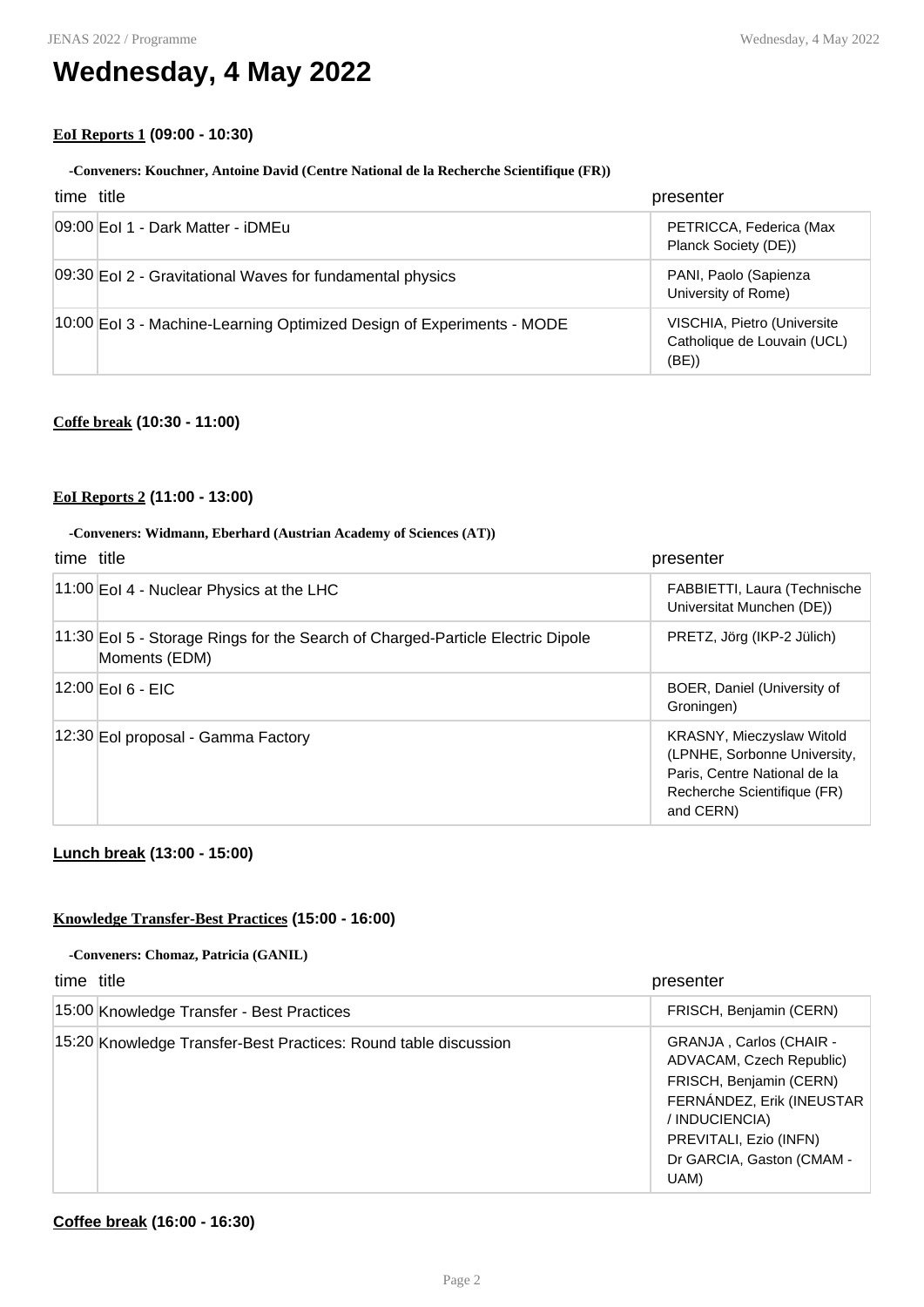### **Training, Education and Outreach (16:30 - 18:00)**

### **-Conveners: Alexa, Calin (IFIN-HH (RO))**

| time title |                                                                          | presenter                                                                                                                                                                                                                                                                                                                                                                                                   |
|------------|--------------------------------------------------------------------------|-------------------------------------------------------------------------------------------------------------------------------------------------------------------------------------------------------------------------------------------------------------------------------------------------------------------------------------------------------------------------------------------------------------|
|            | 16:30 Training of scientific and technical staff - (remote presentation) | WELSCH, Carsten Peter<br>(Cockcroft Institute / University<br>of Liverpool)                                                                                                                                                                                                                                                                                                                                 |
|            | 16:45 Education                                                          | AARTS, Gert (Swansea<br>University)                                                                                                                                                                                                                                                                                                                                                                         |
|            | 17:00 Outreach                                                           | <b>GONZALEZ SUAREZ, Rebeca</b><br>(Uppsala University (SE))                                                                                                                                                                                                                                                                                                                                                 |
|            | 17:15 Training, Education and Outreach - Round Table Discussion          | KOBEL, Michael (CHAIR -<br><b>Technische Universitaet</b><br>Dresden (DE))<br>AARTS, Gert (Swansea<br>University)<br>BRENNER, Lydia (CERN)<br>ARIAS CARRASCO, Jose<br>Miguel (Universidad de Sevilla)<br>GONZALEZ SUAREZ, Rebeca<br>(Uppsala University (SE))<br>TRAINA, Michelangelo (LPNHE,<br>Sorbonne Université, Paris)<br>WELSCH, Carsten Peter<br>(Cockcroft Institute / University<br>of Liverpool) |

### **Poster session - (no talks ) Refreshments will be served (18:00 - 20:05)**

| time title |                                                                                                                | presenter                                                                        |
|------------|----------------------------------------------------------------------------------------------------------------|----------------------------------------------------------------------------------|
|            | 18:00 THE DARK MATTER DATA CENTER: Fostering Data and Information Sharing<br>for the Dark Matter Community     | BANERJEE, Heerak (Technical<br>University of Munich)<br>FERREIRO, Nahuel         |
|            | 18:05 Impact of operator interference on direct dark matter searches                                           | BRENNER, Anja (TUM)                                                              |
|            | $[18:10]$ Impact of astrophysical uncertainties and non-galactic dark matter on direct dark<br>matter searches | HERRERA, Gonzalo (TUM,<br>Max-Planck Institute for Physic)                       |
|            | 18:15 Constraints on light Dark Matter Models from Cosmic Ray Electron-DM<br>scattering                        | SACHDEVA, Divya (LPTHE,<br>Sorbonne Universite)                                  |
|            | 18:20 Cosmic Coincidences of Primordial-Black-Hole Dark Matter                                                 | WU, Yi-Peng (Laboratoire de<br>Physique Théorique et Hautes<br>Énergies (LPTHE)) |
|            | 18:25 Astrophysical probes of dark matter                                                                      | SABO, Gabriella (Lund<br>university (SE))                                        |
|            | 18:30 Experimental frontiers: dark matter complementarity and dark photon<br>benchmarks                        | GREAVES, Joshua (Univ. of<br>Lund (SE))                                          |
|            | 18:35 The Dark Matter Science Project in European Open Science Cloud (EOSC)<br>Future                          | LITTLE, Jared (Centre National<br>de la Recherche Scientifique<br>(FR)           |
|            | 18:40 Detector conception and momentum measurement optimization for multiple<br>scattering muography           | LAGRANGE, Maxime (CP3<br>Universite Catholique de<br>Louvain)                    |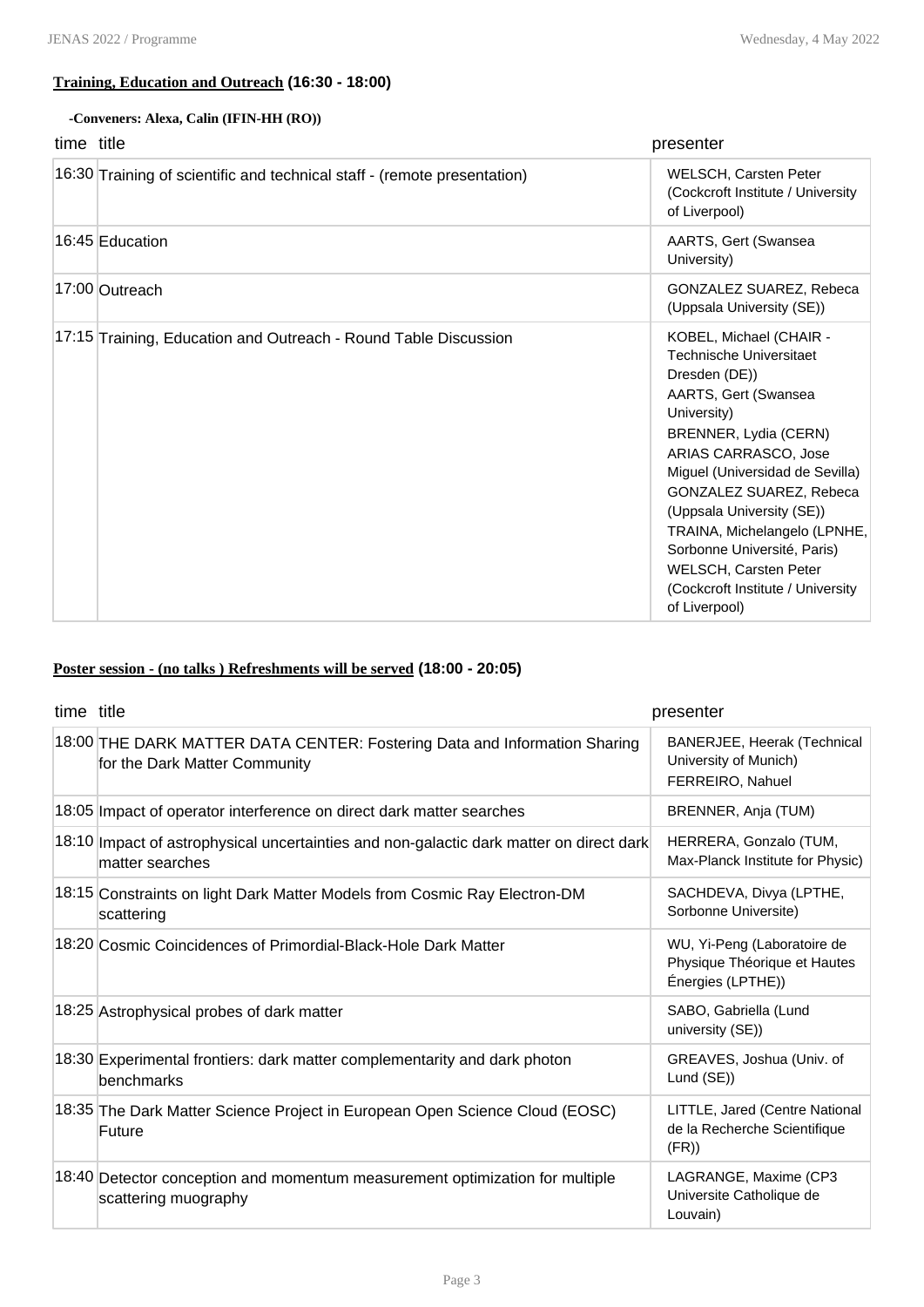| 18:45 Optimization of the LHCb calorimeter                                                                      | BOLDYREV, Alexey (CERN)                                                       |
|-----------------------------------------------------------------------------------------------------------------|-------------------------------------------------------------------------------|
| 18:50 Optimization of energy measurements at muon colliders                                                     | LAYER, Lukas (Universita e<br>sezione INFN di Napoli (IT))                    |
| 18:55 Gravitational radiation from inspiralling compact objects: Spin effects to fourth<br>Post-Newtonian order | YANG, Zixin (Deutsches<br>Elektronen-Synchrotron DESY)                        |
| 19:00 Fundamental physics implications of LIGO-Virgo gravitational wave ringdown<br>observations                | CARULLO, Gregorio<br>(Theoretisch-Physikalische<br>Institut, )                |
| 19:05 How does a dark compact object ringdown?                                                                  | MAGGIO, Elisa (Albert Einstein<br>Institute - Max Planck<br>Gravitation)      |
| 19:10 Lattice Calculations for Quark Transversity Distributions for the Nucleon                                 | WALTER, Lisa (Universität<br>Regensburg)                                      |
| 19:15 QCD Factorization of Exclusive Processes to probe GTMDs                                                   | GUTIERREZ GARCIA, Patricia<br>Andrea (Universidad<br>Complutense de Madrid)   |
| 19:20 Towards precise collider predictions: the Parton Branching method                                         | LELEK, Aleksandra Anna<br>(University of Antwerp (BE))                        |
| 19:25 Parton Branching prediction for the HERA and LHC measurements                                             | TAHERI MONFARED, Sara<br>(Deutsches<br>Elektronen-Synchrotron (DE))           |
| 19:30 Hadron-hadron interaction studies at the LHC and the mistery of neutron stars                             | ŠERKŠNYTĖ, Laura<br>(Technische Universitaet<br>Muenchen (DE))                |
| 19:35 The dark side of ALICE: from antinuclei interactions to dark matter searches in<br>space                  | KONIGSTORFER, Stephan<br>Alexander (Technische<br>Universitaet Muenchen (DE)) |
| 19:40 The search for electric dipole moments of charged particles using storage rings                           | SHMAKOVA, Vera (FZ-Juelich)                                                   |
| 19:45 Spin-Tracking simulations in an idealized COSY model using Bmad                                           | VITZ, Max (RWTH - Aachen)                                                     |
| 19:50 Simulations of Beam Dynamics of Prototype EDM Storage Ring                                                | SIDDIQUE, Saad (IKP<br>Forschungszentrum Jülich<br>(DE)                       |
| 19:55 Parton branching prediction for the HERA and LHC measurements                                             | SHANKAR, Rahul (University of<br>Ferrara and INFN)                            |
|                                                                                                                 |                                                                               |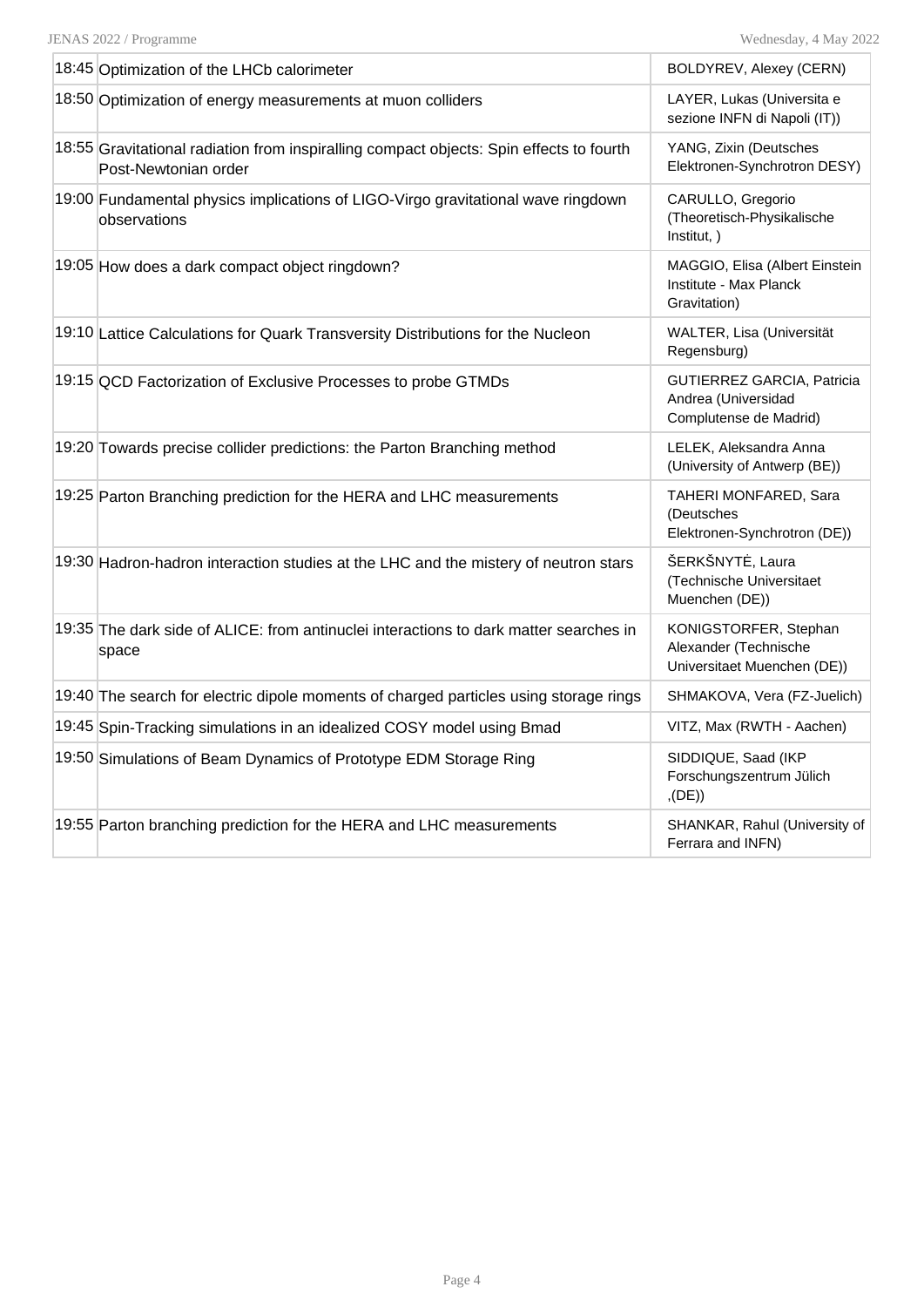#### JENAS 2022 / Programme

### **Thursday, 5 May 2022**

### **Closed session with funding agencies and 3 chairs (08:30 - 09:00)**

### **Building the future together (09:00 - 11:00)**

### **-Conveners: Greenlees, Paul Thomas (University of Jyvaskyla (FI))**

| time title |                                                                                               | presenter                                                          |
|------------|-----------------------------------------------------------------------------------------------|--------------------------------------------------------------------|
|            | 09:00 Open questions in fundamental physics and our main future facilities to address<br>them | D'HONDT, Jorgen (Vrije<br>Universiteit Brussel (BE))               |
|            | 09:30 Detector technology challenges to realise our scientific ambitions                      | SHIPSEY, Ian (University of<br>Oxford (GB))                        |
|            | 10:00 Challenges in computing and software for our Big Data                                   | MERINO AREVALO, Gonzalo<br>(Port d'Informació Científica<br>(PIC)) |
|            | 10:30 Infrastructures for Fundamental science from the EC perspective                         | POSTIGO MCLAUGLIN,<br>Patricia (European Commission)               |

### **Coffee break (11:00 - 11:30)**

### **Computing and Software situation, challenges and avenues for the future 1 (11:30 - 13:30)**

#### **-Conveners: Kersevan, Borut (Jozef Stefan Institute)**

| time title |                                                       | presenter                                       |
|------------|-------------------------------------------------------|-------------------------------------------------|
|            | $ 11:30 $ Precise calculations                        | ZANDERIGHI, Giulia (Max<br>Planck Society (DE)) |
|            | $ 12:00 $ Quantum computing                           | CHOMAZ, Philippe (CEA)                          |
|            | 12:30 Open Data for APPEC-ECFA-NuPECC                 | LAMANNA, Giovanni (CNRS)                        |
|            | 13:00 Sustainablity and future of software frameworks | STEWART, Graeme A (CERN)                        |

### **GROUP PHOTO: GROUP PHOTO (13:30 - 13:45)**

### **Lunch break (13:45 - 15:30)**

### **Diversity and recognition at Large scale projects (15:30 - 16:30)**

#### **-Conveners: Katrin Link**

| time title |                                                                 | presenter                                                                                                   |
|------------|-----------------------------------------------------------------|-------------------------------------------------------------------------------------------------------------|
|            | 15:30 WG on Recognition of achievements in large collaborations | <b>GANGLER, Emmanuel (Institut)</b><br>de Physique Nucleaire de Lyon<br>(IPNL)                              |
|            | $16:00$ WG - survey on Diversity                                | CONDE MUINO, Patricia (LIP<br>Laboratorio de Instrumentacao e<br>Fisica Experimental de<br>Particulas (PT)) |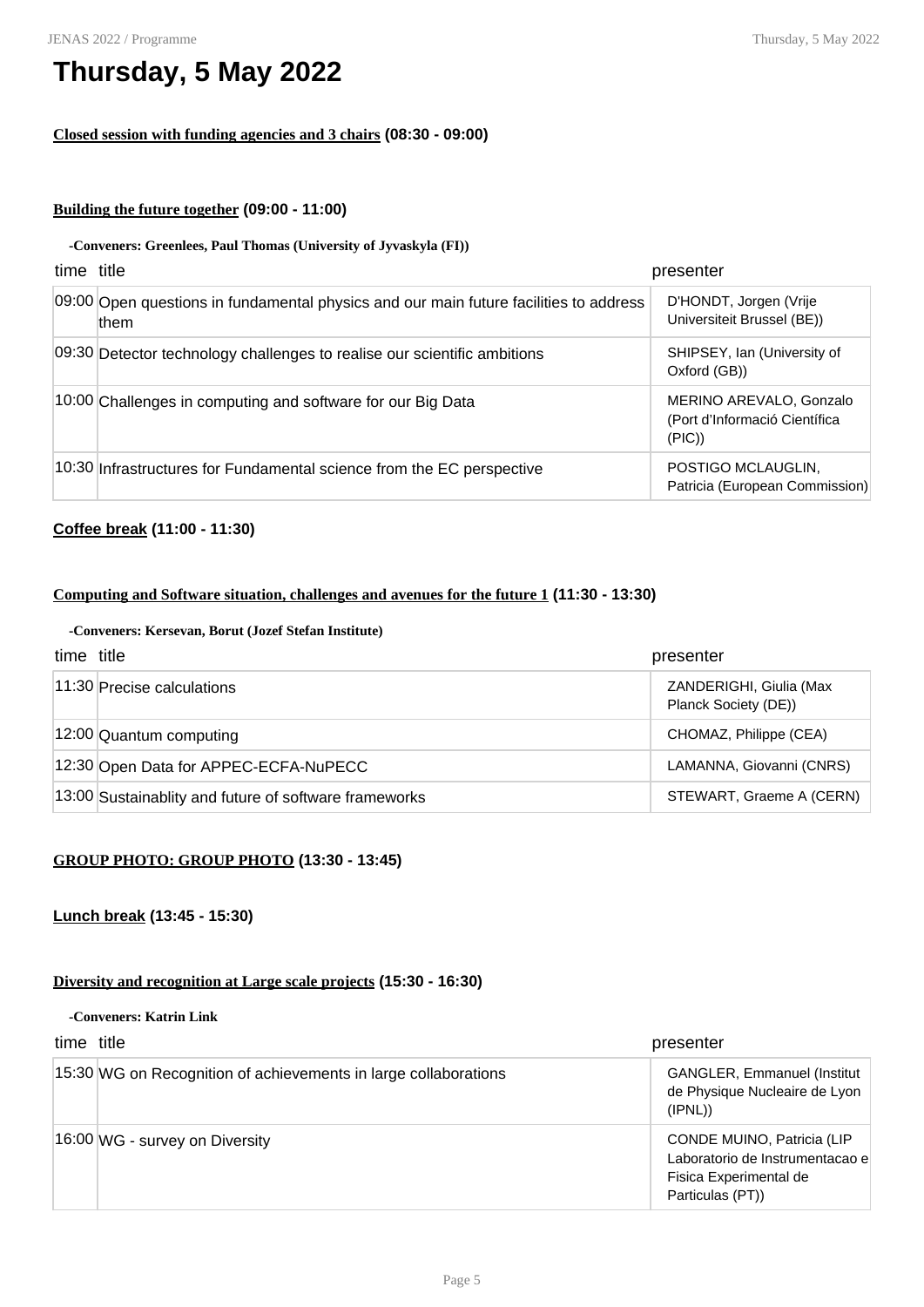**Coffee (16:30 - 17:00)**

### **Free Time (17:00 - 20:00)**

### **Conference dinner - Restaurant Jai-Alai (20:00 - 22:00)**

| time title |                           | presenter |
|------------|---------------------------|-----------|
|            | 20:00 Restaurant Jai-Alai |           |